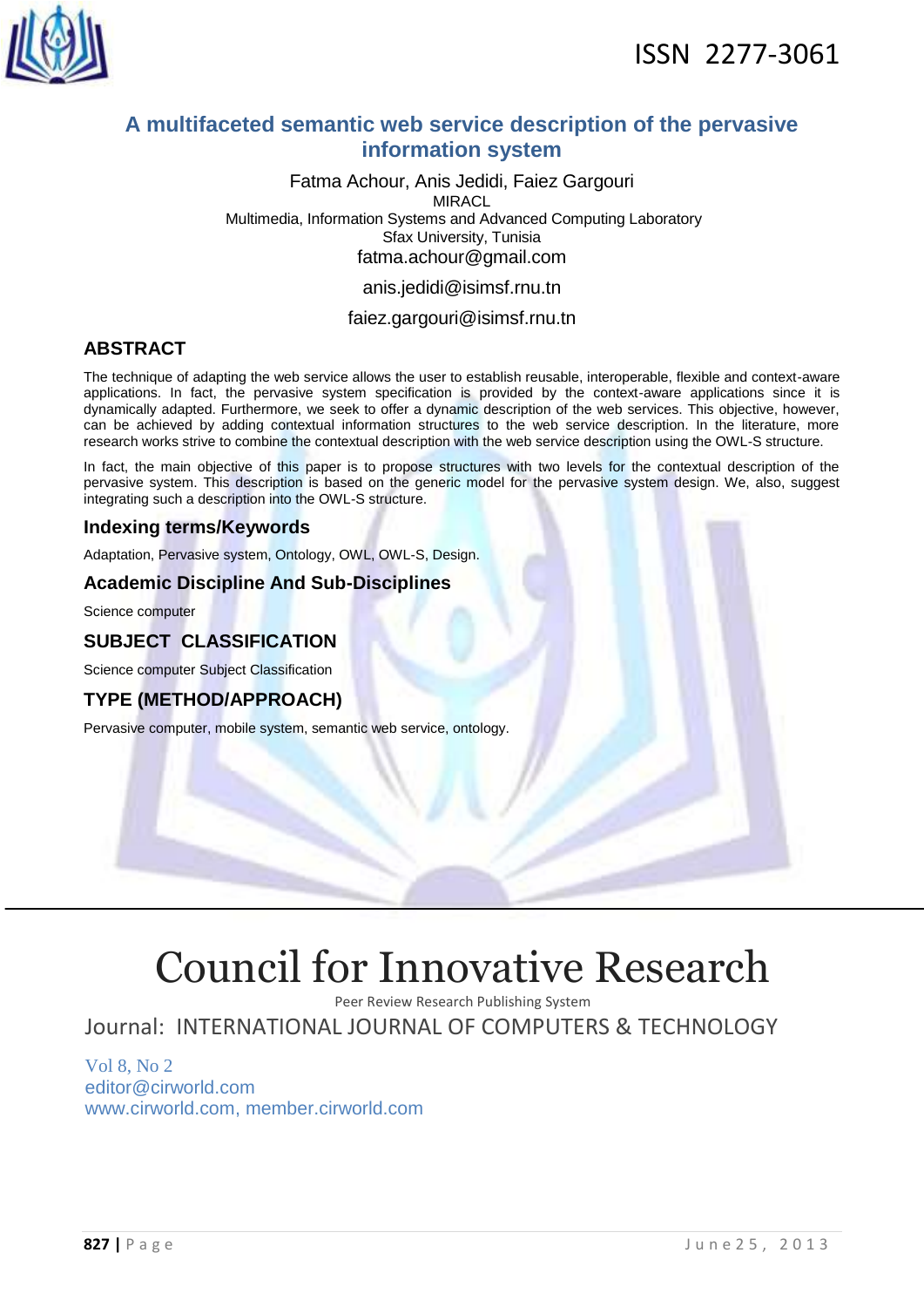



# **INTRODUCTION**

The rapid evolution of new technologies steps up the complexity of the user's mobile environment. This is due to, to a great extent, the expansion of the various available services, the developments in sensor and device technologies leading to potentially large numbers of sensors and devices in the user's environment as well as the increasing number of heterogeneous communication networks. The principal objective of pervasive computing is to provide an intelligent environment so that the user can manage this situation with the minimum intervention. This goal, actually, can be achieved by dealing with the services and the resources in a dynamic way that may best meet the user's needs and preferences.

In this, adaptability is deemed to be a key aspect in the pervasive computing systems. Therefore, the system needs to adapt its functionality and behavior depending on the context of the user and the resources that are available at any instant. Although many research works highlight the idea of implementing and establishing adaptation in pervasive systems, none of them is interested in the design of adaptation in pervasive systems. We attempt, in this work, to suggest a system that can be conceptually adapted to the pervasive system. This system is based on semantic web services. Therefore, we have proposed a classification of contextual information for pervasive systems and used the OWL-S structure to integrate such information into the web services. In fact, the OWL ontology is a solution to support greater automation in the service selection and invocation and the automated translation of message content between the heterogeneous interoperating services and the service composition.

The pervasive system is described by contextual information. In this paper, we propose the contextual information classification and the architecture based on the web services for the pervasive system adaptation. This is the reason why we offer OWL-S structures to describe the web services based on an existing generic model to design the pervasive systems.

This paper is organized as follows. First, we study some concepts related to our research domain such as the pervasive system and the semantic web services. Second, we present the existing OWL-S extension to describe the semantic web services. Finally, we present our purpose that concerns the proposal of contextual description of the pervasive system.

#### **THE PERVASIVE SYSTEMS**

The advances of the intelligent-system and the need for transparency in the user's interaction with digital services have upgraded the notion of pervasive computing. The pervasive or ubiquitous computing was first introduced by Weiser as his vision of the computing future in the 21st century

Weiser [Weiser, 1991] believed that the exponential evolution of data, software, hardware and connectivity would generate new environments rich of computing elements that lack proper interaction. As a result, he presented a paradigm where the computing elements would disappear from the user's consciousness while functioning homogeneously in the background of his environment. The final objective is to provide the user with omnipresent and seamless services available whenever and wherever they are needed [Park et al., 2004].

When the digital services kept increasing, many applications appeared. These applications can sometimes replace human beings. Thus, technology becomes a principal factor that could affect and improve life quality and business productivity by ensuring higher interoperability between the different business partners and the surrounding dynamic environments. With all these dynamic elements, a growing demand for easier, mobile, transparent and seamless interaction is sought in order to adapt it to the user's situations, abilities and needs.

### **THE SEMANTIC WEB SERVICE DESCRIPTION**

The convergence of the semantic Web with the service oriented computing is manifested by the Semantic Web Services technology. In fact, it addresses the major challenge of automated, interoperable and meaningful coordination of web services to be carried out by intelligent software agents.

Additionally, each semantic service description framework can be characterized with respect to (1) what kind of service semantics are described, (2) in what language or formalism, (3) allowing for what kind of reasoning upon the abstract service descriptions.

In this paper, the major goal is to adapt the semantic web services to the different functionalities of the pervasive system. Essentially, the emphasis is laid on the contextual description of the different functionalities and the integration of this contextual information in the semantic web service description. Accordingly, the existing OWL-S structure is exploited in order to extend this structure.

#### **The OWL-S Ontology**

OWL-S [3] is a Web Services ontology that specifies a conceptual framework to describe the semantic web services. OWL-S is also a language based on the DARPA work of its DAML program and takes the result of DAML-S (DARPA Agent Markup Language Service). It was incorporated into W3C in 2004, within the interest group of semantic web services at the OWL recommendation [4]. The original purpose of OWL-S is to implement semantic web services. OWL-S is based on OWL to define the abstract categories of entities, events… in terms of classes and properties. OWL-S uses this ontology language description to define a particular ontology for the web services. This ontology is used to describe the web service properties as well as its services available to the public. The OWL-S structure regroups a set of ontology.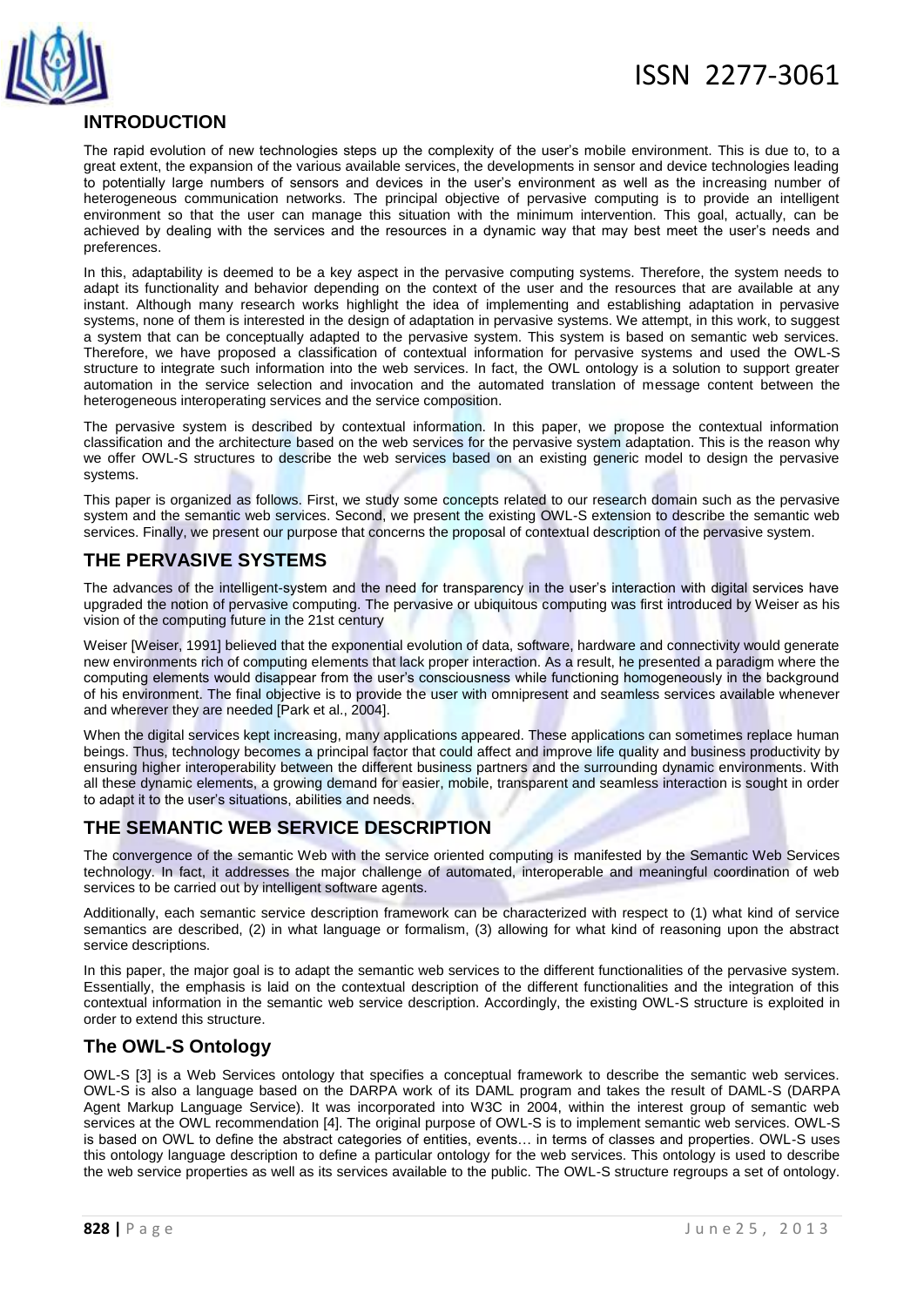



Each one provides a functionality to describe the web service semantically. The ontology main classes described by OWL-S are defined as follows [3];

- The ontology "Service": represents the main class of OWL-S. It covers the web service general properties. This class has a"Service Profile" described by a "Service Model" and supports a "Service Grounding".
- The ontology "ServiceProfile": explains the functionality of the service and what it requires of the other agents. It also describes the service in terms of what it does to allow a requester to see if the proposed service suits him.
- The ontology "ServiceModel": defines the functioning of the web service and serves to explain how the service works. A web service can be seen as a process. For this reason, the "ServiceModel" has a subclass called the "ProcessModel".
- The ontology "ServiceModel": provides the information necessary for the use of the web service. In fact, you should choose the appropriate protocol to access the service, the message format, the way to serialize, the used transport mechanisms and the way the addressing mode is utilized.
- The ontology "Resources": provides information about the resources used by the web service. Web services often need resources to run. These resources are many and various. It is, therefore, vital to regroup them in the ontology.

The necessity to use the OWL-S ontology is justified by the creation of a semantic web service that has a dynamic description. This dynamic is provided by the addition of contextual descriptions to the OWL-S structure. The description depends on the use of the context of a pervasive system.

#### **The existing OWL-S extension to describe the semantic web services**

In the literature concerned with the web service adaptation, there are several works that take the advantage of the existing OWL-S structure to describe the different contexts. In this paper, we discuss two research works of Qiu et al., [8], [7] and Ben Mokhtar [5]. Qiu et al., research works propose an adaptation system based on the service composition approach. To do this, the authors offer three context categories [8].

- The user context ("U-Context"): this category specifies the context information about the user. In this context, the authors defined two types of contextual information: the user static context (profile, interest, and preferences) and the user dynamic context (location, current activity and task trying to achieve).
- The web service context ("W-Context"): this category includes the not-functional contextual information (price, execution time, confidence degree)
- The environmental context ("E-Context"): this category collects the context information about the user's environment (time, date, etc.).



**Fig. 1: The OWL-SC Ontology [7].**

Each context category is represented by the OWL ontology and is integrated in the existing OWL-S extension ontology to introduce the OWL-SC (OWL-S for context) [7]. The latter is intended to describe a general contextual information (see Figure 2) based on the user's description.

The proposed structure focuses only on the user context description. However, it presents a vision for the integration or the addition of more information to the OWL-S structure.

Ben Mokhtar et al., research works propose a system to adapt the web services to a pervasive environment [5]. The context definition includes the description of four types of contextual information: the context sensors, services, devices and users. In addition, the contextual adaptation in this work is based on:

- The service representation: the authors describe the services using OWL-S extended with context information. This information is decomposed into a high level context attributes, preconditions and contextual effects.
- The user task representation: the user task representation is performed while extending the OWL-S service model ontology. To do this, the authors propose to integrate the quality conditions service descriptions and the context conditions required by the user task in the OWL-S structure.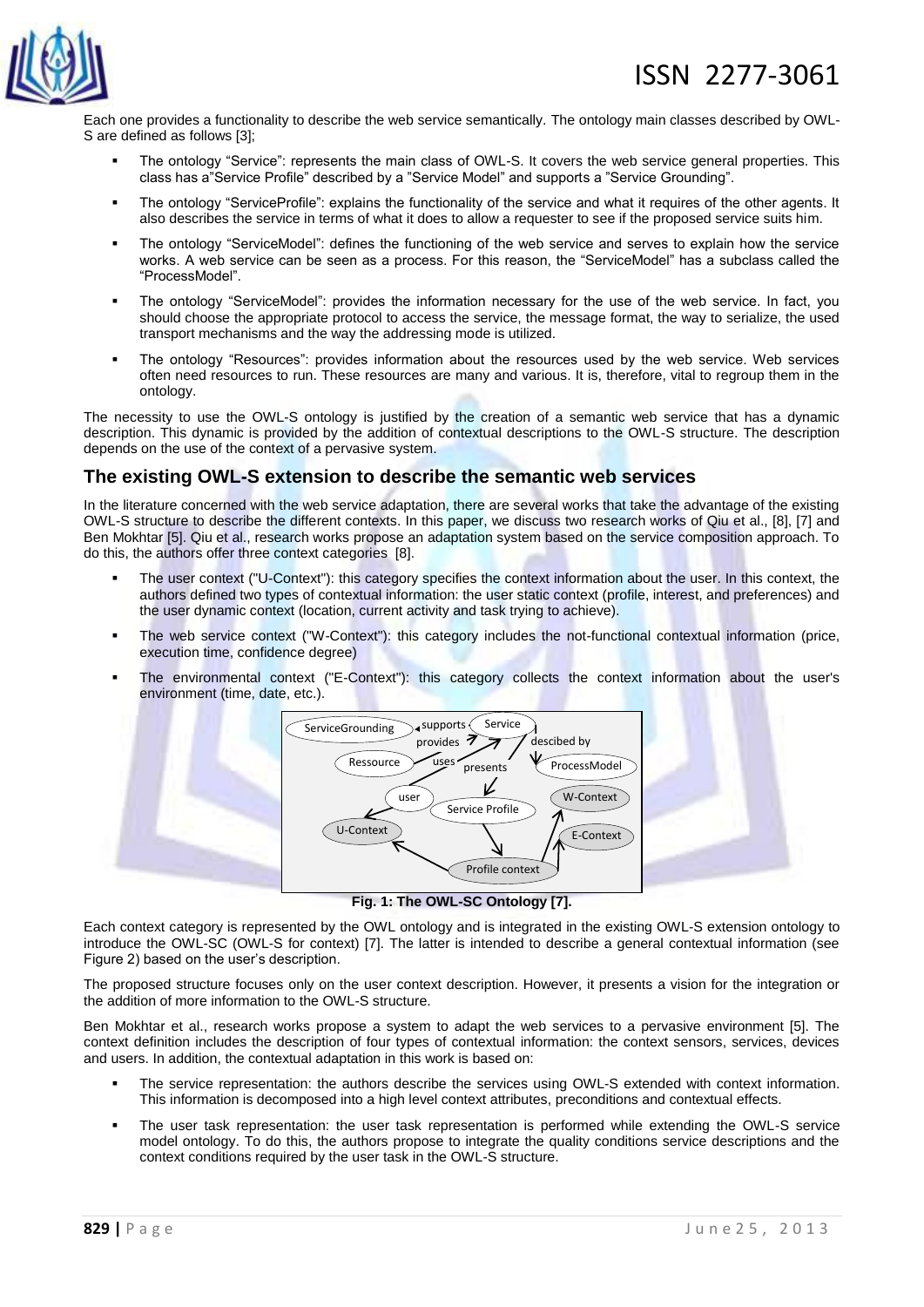

**Fig. 2: The OWL-S ontology extension for the pervasive system [5]**

The context information description is performed by means of an OWL extension ontology, the adaptation is carried out by applying a finite-state automaton.

Ben Mokhtar et al., their proposal concerns the contextual information integrated in the OWL-S structure, but this information is not related to the pervasive system description. We focus on, via this work, the integration of pervasive contextual information in the OWL-S structure.

# **THE GENERAL MODEL USED TO DESCRIBE CONTEXTS**

#### **The context definition**

The most widely referenced definition of context is given by Dey et al [1] and states that the context is "Any information that can be used to characterize the situation of an entity. An entity is a user, a place, or a physical or a computational object that is considered relevant to the interaction between a user and an application, including the user and the application themselves". Using Dey's definition and our conception about context in relation to its describers, we consider the term context as an operational term whose definition depends on the interpretation of the operations involved in an entity at a particular time and space rather than the inherent characteristics of the entity.

#### **The general model used to describe the proposed semantic web service**

The description of the proposed web services is based on a general model [2]. The latter is a UML class diagram representing the intersection result of four existing models to describe the pervasive systems: SOUPA, Activity, and CSCP COMANTO. The classes defined in this diagram (see Figure 3) are described below:

- **Agent:** this class is used for the presentation of different actors in a pervasive system. It assembles the human actor and device actor.
- **Person:** presents all human actors.
- **Device:** presents the peripheral devices in a pervasive system.
- **Service:** presents the services offered by each device.
- **Network:** regroups the characteristics of different types of network.
- **Location coordinate:** represents the spatial relation between the different locations in a pervasive system.
- **Preference:** presents the information profile of a person who realizes the activity in a pervasive system.
- **Activity:** presents the characteristics of the activity requested by the user.
- **Rules:** regroups the different rules of activity, person and network interacting in a pervasive system.
- **Time:** presents the characteristics of a temporal thing and the relation of different things in a pervasive system.
- **Location:** represents the characteristics of localizations of human and mobile devices in a pervasive system.
- **Role:** represents the role of the users in the pervasive system.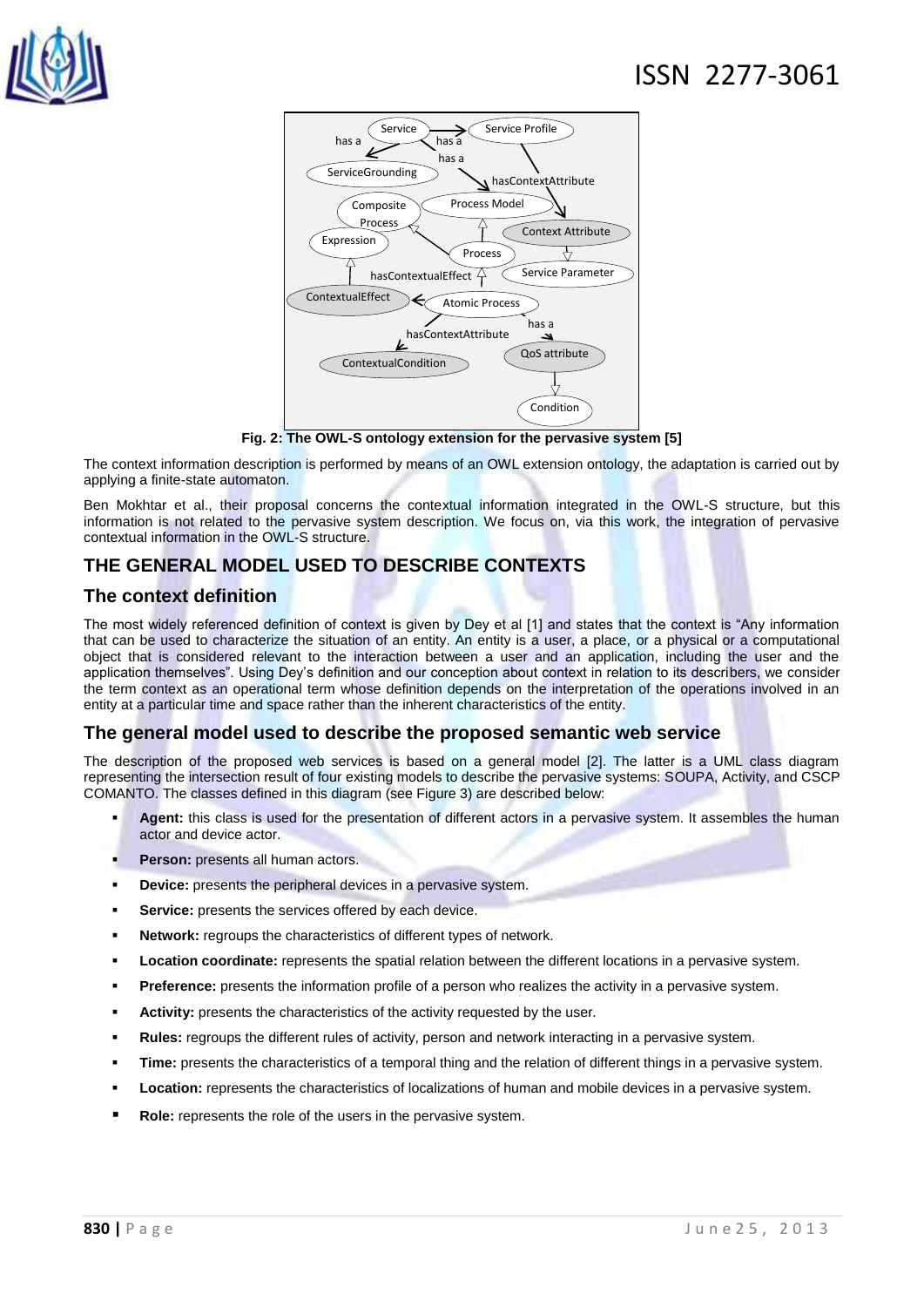





After the model analysis, we found that the pervasive system contains the description of six contextual information categories:



**Fig. 4: The two levels of description**

- **User Context (Who?):** contains information describing the human user situation, either directly or indirectly. The classes that represent this context type: person", "preferences", "role" and "rules".
- **Physical Context (Where?):** represents the physical environment in a pervasive information system. The classes that represent this type of context: "location" and "location coordinates".
- **Network context (where?):** combines the characteristics of all available networks in pervasive information systems. The classes that represent this type of context: "network" and "rules."
- **Activity context (What happens, when?):** combines information that represents the activity and the execution time of this activity in a pervasive information system. The classes that represent this type of context: "activity", "time" and "rules".
- **Device context (What can be used?):** represents the profile and device activity in a pervasive information system. The classes that represent this type of context are: "activity", "time" and "rules."
- **Service context (What can be achieved?):** regroups information about the functions that the pervasive system can provide. The classes that represent this type of context, "services" and "rules."

### **PROPOSAL: TWO-LEVEL DESCRIPTION TO SELECT A WEB SERVICE**

The objective of this work is to propose a description for semantic web services. This description is composed of two levels. The first one presents a generic pervasive system description. But the second one is more detailed as it includes the ontology involving the pervasive system low-level description.

#### **The first level of the web service description**

The first level is represented by a semantic web service that generally describes the pervasive environment. It has all the necessary information about each web service context shown in the second level. This information is described in an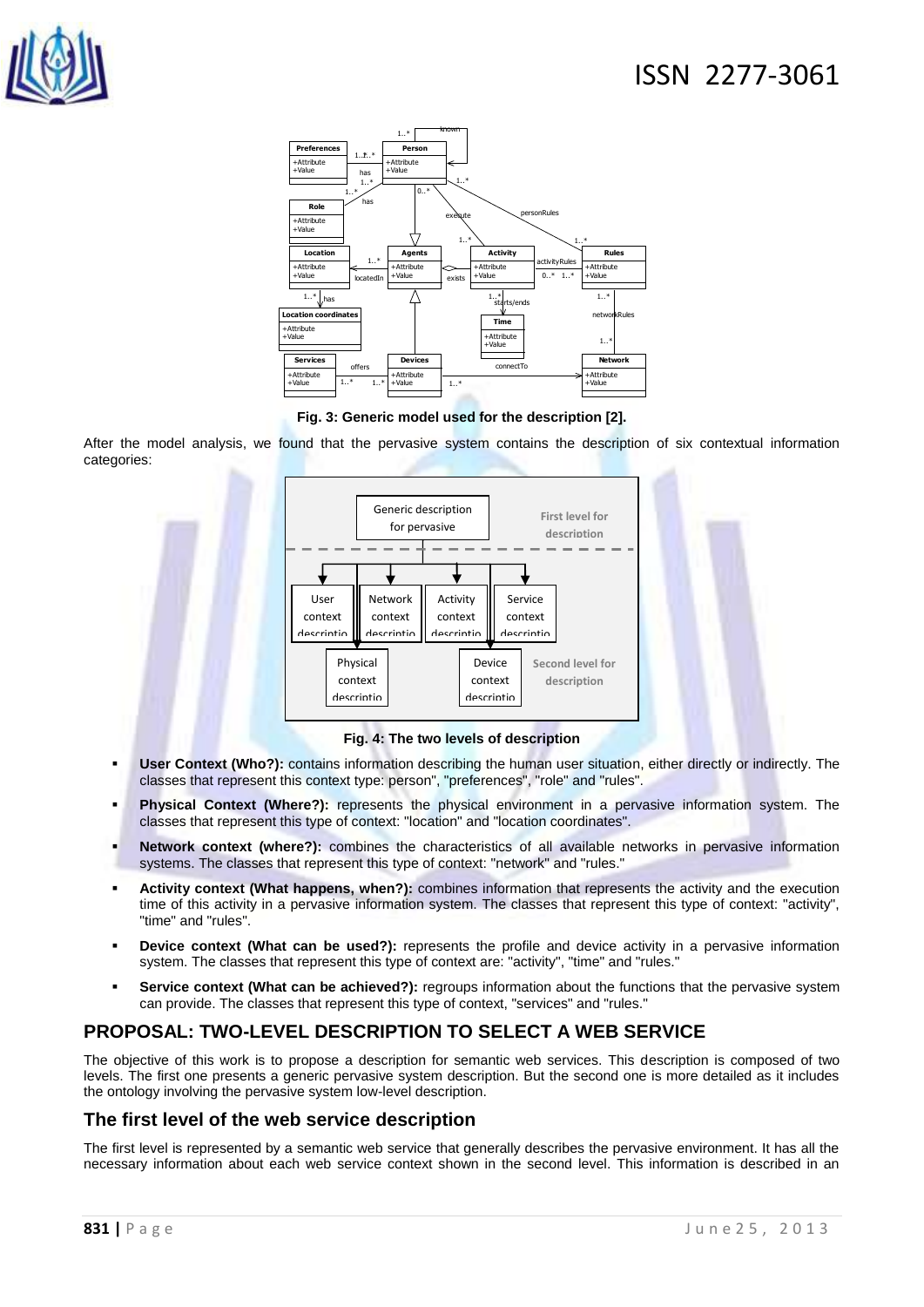



extended OWL-S ontology (see Figure 5). The extended OWL-S ontology includes the basic information examining a pervasive system.

The pervasive context is presented by the "PervasiveContext" OWL class. The activities in a pervasive system are presented by the "A-Context" OWL class. They exist in a device. The latter is symbolized by the "D-Context" OWL class. Each "D-Context» device offers services in a pervasive system.

The services are presented by the "S-Context" OWL class. The latter regroups the characteristics of the services provided by the pervasive system. All the devices existing in a pervasive system are interconnected via multiple networks. These networks are modeled through the "N-Context" OWL class. The two classes "D-Context" and "U-Context" represent the entire agent that exists in a pervasive system. For this reason, we placed the two classes as a sub-class of the "Agent" OWL class.



**Fig. 5: Proposed structure for the first level of description**

Each of the classes presented in the proposed OWL-S structure will be transformed in ontology. The latter regroups the classes and the attributes shown by the OWL semantic relation "owl:onProperty". The ontological structures are used to detail the contexts defined in the pervasive system.

#### **The second level of the web service description**

The second level is the most detailed contextual description. It is at this level that we discover the low-level description of the pervasive system (see Figure 4). To define each context, we have to get a set of extended OWL-S structures corresponding to the number of contexts described in a pervasive system.

#### *The OWL-S extension to describe the Physical Context (OWL-SPHC)*

The suggested OWL-S extension of the physical Context is an ontology that describes the user physical context as well as the set of devices and persons existent in a pervasive system. The physical context includes the contextual information related to the location and the location coordinates of an agent in a pervasive system. The idea here is to add the physical context description to the existing OWL-S ontological structure. The OWL-S extension structure is suggested in figure 6.



**Fig. 6: The structure OWL-SPHC**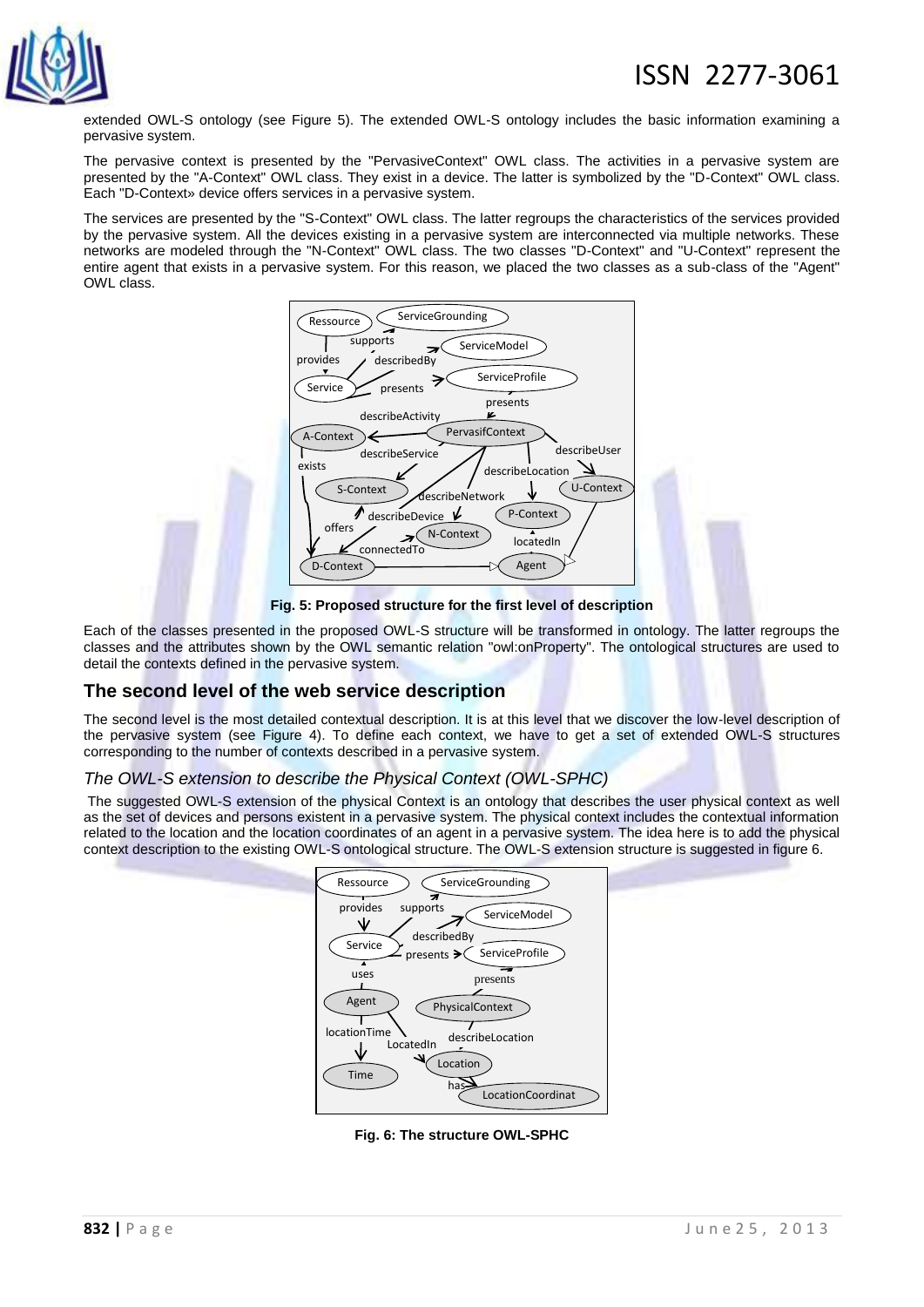

The adaptation of the user to the physical context is mainly manifested by the constraints expressed by the rules related to the execution of the applications in a pervasive system. These constraints can be summarized by the example in which an application is running in a location such as train station (where there is huge noise) or in a location such as a house (where there is silence). The time constraints occur when an application is executed in the same location but at different times. For instance, the execution constraints of an application during a work break are not the same as when it is running.

#### *The OWL-S extension to describe the Application Context (OWL-SAC)*

The OWL-S structure is designed to describe the application context is an ontology structure that defines the activity context executed in the pervasive system. The activity context includes both the contextual information related to the activity and the application that uses the rules in a pervasive system. The idea here is to add the activity context description to a standard OWL-S ontology. We present the suggested structure of the OWL-S extension in the following figure (see Figure 7).



**Fig. 7: The structure OWL-SAC**

The adaptation of an activity in a pervasive system manifests itself in the activity characteristics and the rules implementing this activity. The devices characteristics may affect the activity performance. The activity execution begins and ends at a given moment in time. A computer activity can be executed in a specific platform may not be executed in another environment. In other words, audio or multimedia activity can be executed only in multimedia environments.

#### *The OWL-S extension to describe the User Context (OWL-SUC)*

In fact, the user is the focal point of any information system. In the pervasive system, the user is defined by two information characteristics: the static characteristics (name, age, sex, etc.) and the dynamic characteristics. The dynamic characteristics are defined by the preferences and the user's environment (location, time, etc.). To describe the user context, we consider the OWL-S extension structure presented in figure 8 which combines the two types of characteristics of the user context.

The adaptation of the applications to the user's characteristics manifests itself essentially during the interaction between the human-machine interfaces and the method of executing an activity. An activity can be executed according to the user's preferences. In addition, the user's static characteristics can impact on the methods of using a pervasive system since this type of system is adaptable to any user.



**Fig. 8: The structure OWL-SUC**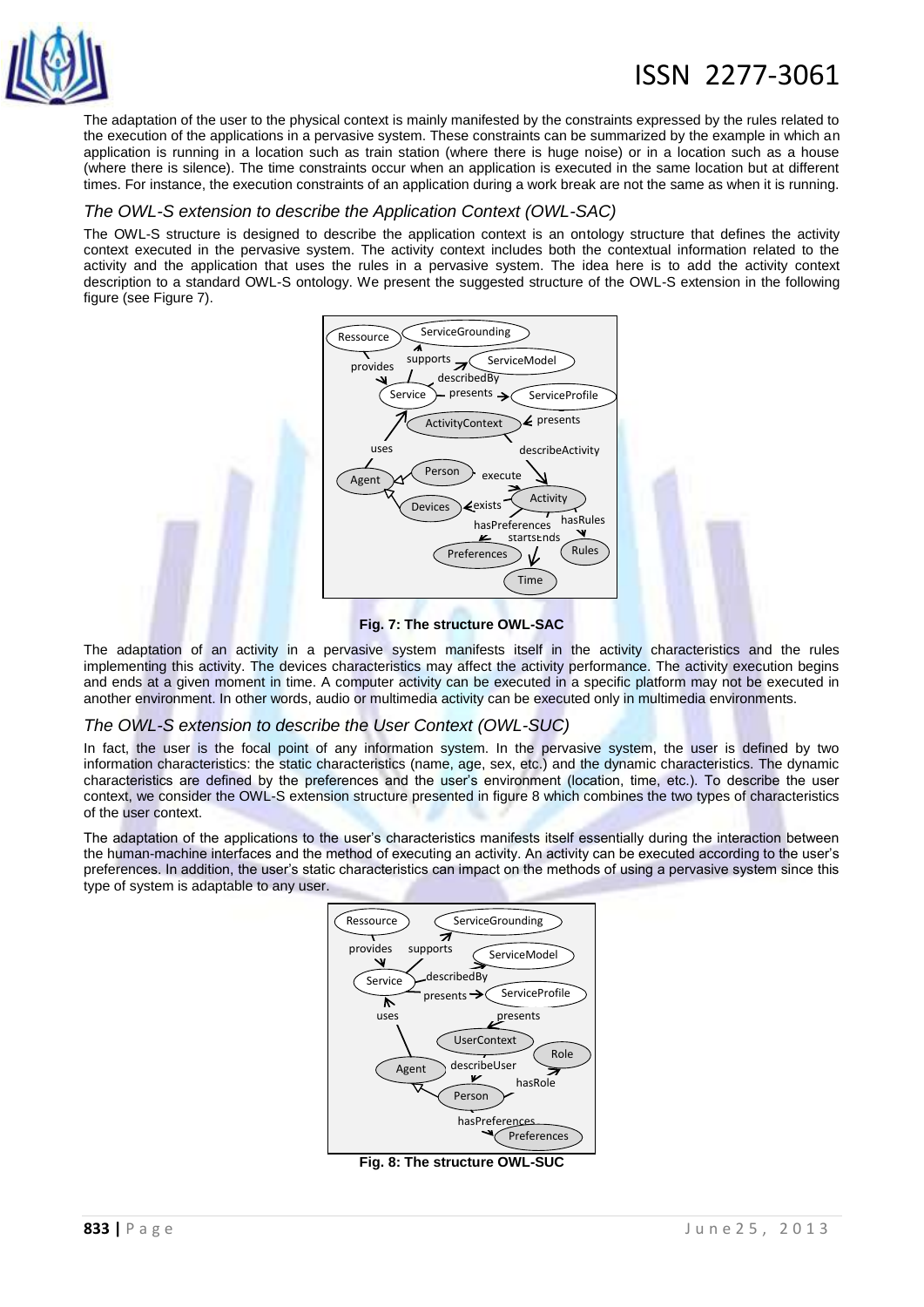

#### *The OWL-S extension to describe the Service Context (OWL-SSC)*

The OWL-S structure used to describe the service context as an ontology which contains information about the services provided by the pervasive system. Each service in the pervasive system has a set of rules. Since we have an intelligent system, this system must provide services according to the user's desires and preferences such as the physical features, the available networks, etc. The OWL-S ontology is proposed as follows (see Figure 9).

This ontology is meant to describe the services provided by the pervasive system and to adapt an application to the user's desires and preferences. In other words, a single system must interact with any type of users, networks, devices, etc.



**Fig. 9: The OWL-SSC structure**

#### *The OWL-S extension to describe the Device Context (OWL-SDC)*

The OWL-S structure is created to describe the device context and the activity profiles in the pervasive information system. Each device has a configuration, rules and preferences. In the mobile system, a new communication method has emerged to satisfy the user's needs. Such a method paves the way for the propagation of intelligent systems through the invention of smart phones such as the Blackberrys, the iPhone... and touch pads such as the iPad. In order to ensure the adaptation, the pervasive system must capture a material list to ensure the answer to the query in accordance with the hardware configuration (see Figure 10).



The material side is very important since the pervasive system is accessible anywhere, anyhow and to anything. Indeed, such a system can be executed according to the existing hardware.

#### *The OWL-S extension to describe the Network Context (OWL-SNC)*

The proposed OWL-S structure regroups the network context description and combines the characteristics of all the available networks in the pervasive information system. In this type of information system, there are several types of wireless networks (3G, WiFi, GSM, UMTS ...). Actually, each type of network has its own characteristics, access rules and preferences. To describe the network context, we propose the following OWL-S structure extension (see Figure 11).

The network selection or adaptation in the pervasive system is provided by the proposed ontology (see Figure 11) since the web service will use this structure to describe its services semantically. We can give real examples to describe the network in a pervasive system: the traveler can check and send his documents according to the characteristics of the wireless networks available in the airport, the patient can make an appointment through his PDA, the manager can supervise the workers remotely, etc.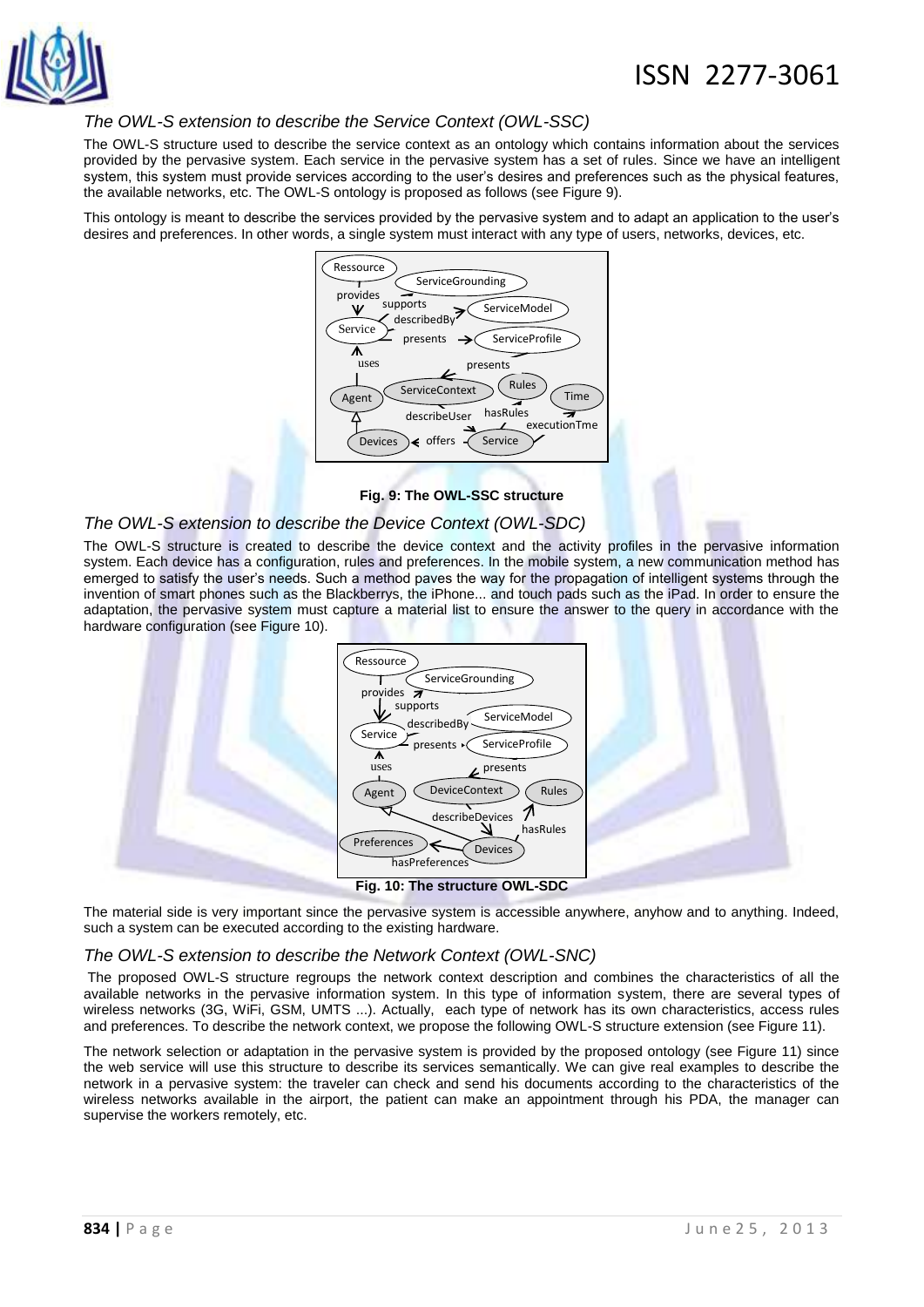



**Fig. 11: The OWL-SNC structure**

#### **An Example of using the proposed OWL-S extensions**

In this paper, we present an OWL-S extension for each context. In this section, we present a scenario to give an idea about the description related to the pervasive system.

The presented scenario (see Figure 11) is obtained after applying the representation of the rules exemplified in the figure below. In other words, the rules are defined by a set of conditions. The latter resulted from the user's request values by means of logic operators ("AND" or "OR"). The value used in this presentation is manipulated by the two operations "getValue()" and "setService()". The result may be one service or several services according to the logic operator.



The scenario definition: On a train, a passenger uses his laptop. The laptop battery level averages 50%. Consequently, the volume of all multimedia document audio media should be set at 70% and the brightness level of the used device must be reduced to 50%.

The scenario result: The scenario described in the scheme of figure 13 includes three contexts defined in a pervasive system: the physical context ("PhysicalContext"), the device context ("DeviceContext") and the application or activity context ("ActivityContext"). Each context provides information to have the system adapted to the user situation. In the physical context, the location characteristics are stored through the class "Location".

Among these characteristics, we can mention the attribute "LocationName". This allows you to define the location of an agent. In this situation, we notice that there are three possible values for this attribute (airport, train and house). In the device context, the class ("Device") includes all the features related to the material used in the pervasive system. Among the device class characteristics in this scenario we define three attributes: the battery level ("BatteryLevel"), the used equipment type ("DeviceType") and the brightness level ("BrightnessLevel").

Each of these attributes has values stored in the structure of the proposed context description. The attribute "DeviceType" has two values; PDA and portable. We note that there are three values to describe the brightness level ("BrightnessLevel"); "50%", "30%" and "10%" and for the battery level ("BatteryLevel"); "50%", "70%" and "90%". The activity context ("ActivityContext") in this situation is described by the two classes "Activity" and "rules". Each activity ("Activity") has its own rules ("rules").

The activity type is an attribute in the class ("ActivityType"). It includes, in this scenario, two activity types; "chat on facebook" and "audio clip player". The last type is selected by the system. To implement this activity, the volume of the audio sequence is one of the rules. It is secured by three possible values: "30%", "50%" and "70%".